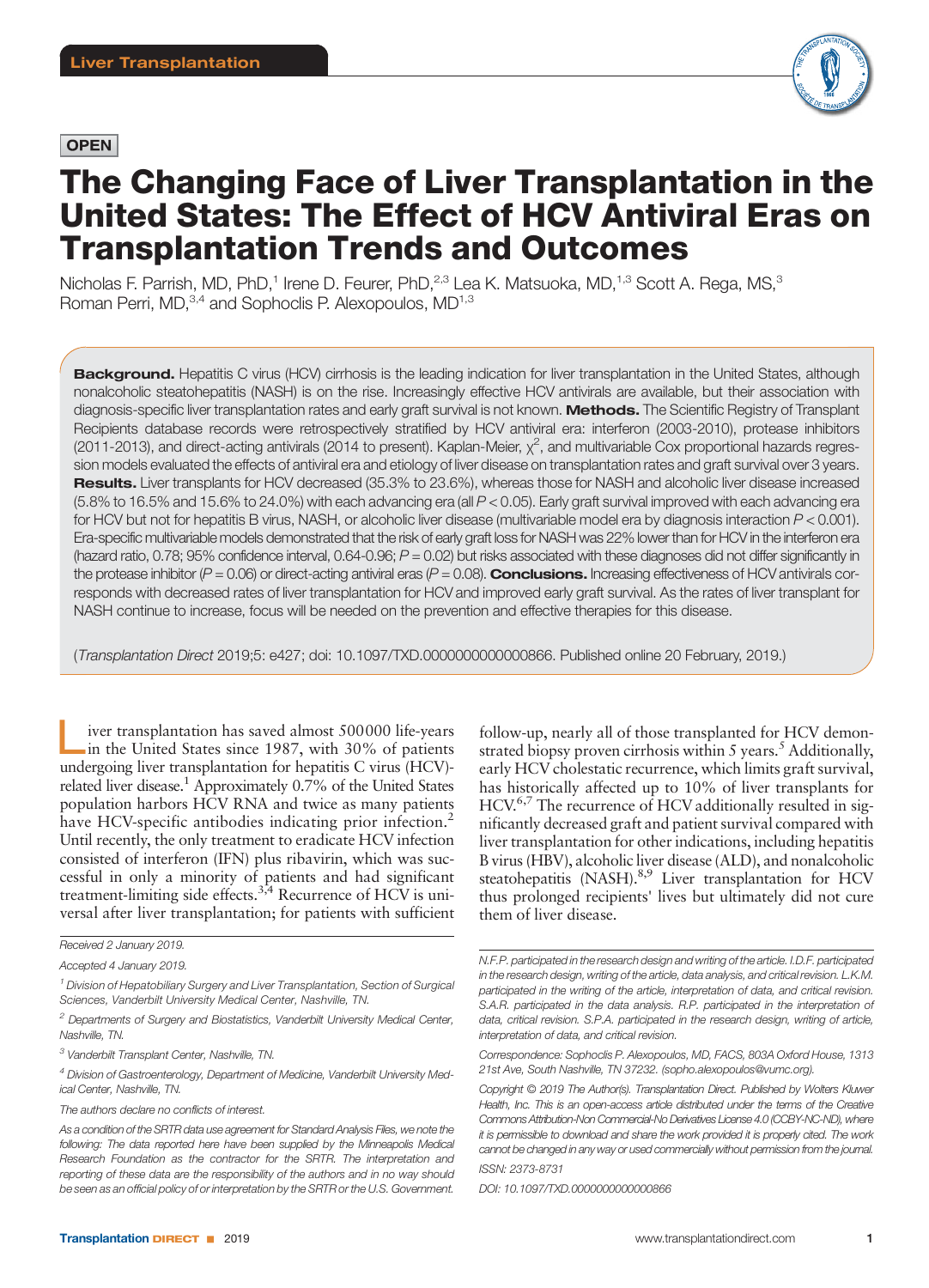The past 5 years have seen a field-changing shift in the treatment of HCV with the advent of protease inhibitors (PI) in 2011 and direct-acting antiviral (DAA) regimens in late 2013. There have been 12 agents approved for treating HCV since 2011, including combinations effective for treating all 6 major genotypes. These highly effective new medications allow for the nearly universal eradication of HCV in both the pretransplant and posttransplant states with much less morbidity than IFN-based therapy.<sup>10,11</sup> The impact of modern HCV treatment options on the development of end-stage liver disease and on the field of liver transplantation is only beginning to be elucidated.<sup>12</sup> As outcomes after transplantation for HCV have previously been worse than other major indications for transplant, it is important for the medical and liver transplant practitioners charged with stewarding this scarce resource to understand how these new therapies influence posttransplant outcomes.

After the development of effective HCV therapy, it is important to examine its effect on liver transplantation and outcomes for patients with HCV. The aim of this study is to evaluate the effects of diagnosis and antiviral treatment era on: (1) temporal trends in transplantation rates and (2) graft survival over the first 3 years after deceased donor liver transplantation in patients with HCV, HBV, NASH and ALD.

## MATERIALS AND METHODS

### Database, Inclusion Criteria, and Data Encoding

This study used data from the Scientific Registry of Transplant Recipients (SRTR). The SRTR data system includes data on all donor, waitlisted candidates, and transplant recipients in the United States, submitted by members of the Organ Procurement and Transplantation Network (OPTN). The Health Resources and Services Administration, US Department of Health and Human Services provides oversight to the activities of the OPTN and SRTR contractors. After institutional review board approval, SRTR Standard Analysis Files (June 2017 release) transplant records were linked with candidate, donor and follow-up data elements.

Records were identified for adult (age  $\geq$ 18 years) deceased donor whole liver transplant recipients based on SRTR-defined primary diagnoses and classified as: (1) HCV (AHN type C, Cirrhosis type C, and Alcoholic cirrhosis with HCV), (2) HBV (AHN type B ABSAg+ and cirrhosis type B HBSAg+), (3) NASH (cirrhosis fatty liver), (4) ALD (alcoholic cirrhosis), and (5) other. Antiviral era was classified based on transplant date and stratified using the approach of Flemming et  $al<sup>13</sup>$  as: IFN (January 2003 to December 2010), PI (January 2011 to December 2013), and DAA (January 2014 to May 2017). An additional inclusion criterion was Model for End-stage Liver Disease (MELD) score at transplant 15 or greater and no prior transplant. A laboratory of MELD ≥15 was chosen as this is the threshold MELD at which the benefit of liver transplant becomes apparent, and the focus of the study was on patients with decompensated liver disease. The Liver Donor Risk Index (LDRI) was computed using previously reported methods.<sup>14</sup>

## Statistical Methods

The effect of antiviral era on the proportions of persons transplanted within each diagnosis category (HCV, HBV, NASH, ALD, other) was evaluated using the  $\chi^2$  test. Pairwise z-tests were used to evaluate differences between diagnosisspecific between-era proportions. Among persons transplanted for HCV, HBV, NASH and ALD, survival analysis methods tested the main and interaction effects of diagnosis and era on graft survival (event = retransplantation or death) over the first 3 years after liver transplantation. Observations were censored: (1) on the date of retransplantation or death if these events occurred within 3 years or (2) at the 3-year follow-up date if they occurred >3 years after liver transplantation. This approach equilibrated follow-up time between the antiviral therapy eras, for which total follow-up time necessarily differed.

Kaplan-Meier analyses with log-rank tests were conducted to evaluate the unadjusted effects on graft survival of era within each diagnosis and of diagnosis within each era. Cox multivariable models tested the effects of diagnosis, era, and whether the effect of diagnosis differed by era (via the diagnosis by era interaction effect) on the likelihood of graft loss over 3 years. All multivariable models adjusted for recipient age (years), laboratory MELD score at transplant and whether the recipient was HCVantibody positive, had been approved for hepatocellular carcinoma (HCC) exception points, was on life support or dialysis at transplant, or had diabetes. Additional donor-related covariates were LDRI score and whether diabetic. Covariables were chosen based on their statistical significance in prior studies and clinical experience. In addition to the comprehensive multivariable model that directly tested the era by diagnosis interaction effect, separate multivariable models evaluated the effect of diagnosis (reference = HCV) within each era. These secondary multivariable models adjusted for the recipient and donor characteristics included in the comprehensive model. Cases having missing data for 1 or more covariable were excluded from the multivariable models. All analyses were conducted using IBM SPSS statistical software (Version 24.0; Armonk, NY, IBM Corp.).

#### RESULTS

A total of 53788 patients with decompensated end-stage liver disease as defined by a laboratory MELD score of 15 or greater were transplanted during the study period of whom 61.9% were transplanted for HCV, HBV, NASH, or ALD. The primary diagnosis for deceased donor liver transplantation changed significantly over the 15-year period ( $P < 0.001$ ) (Table 1). The percentage of recipients transplanted for decompensated HCV progressively decreased from 35.3% in the IFN era to 23.6% in the DAA era (all column-wise,  $P < 0.05$ ). This corresponded with a tripling of transplantation for recipients with decompensated NASH, from 5.8% in the IFN era to 16.5% in the DAA era (all column-wise,  $P < 0.05$ ). There was also an era-related increase in the transplantation of patients with decompensated ALD (15.6% IFN era versus 24.0% DAA era) (all column-wise,  $P < 0.05$ ), whereas the percentage of patients transplanted for decompensated HBV remained relatively stable (2.9% IFN era versus 2.1% DAA era). Era-related changes in recipient characteristics extended beyond primary diagnosis at transplantation. Recipient age at transplant and diabetes progressively increased over time (all pairwise,  $P < 0.05$ ); Laboratory MELD score at transplant increased between the IFN and PI eras and remained stable thereafter. The percentage of patients receiving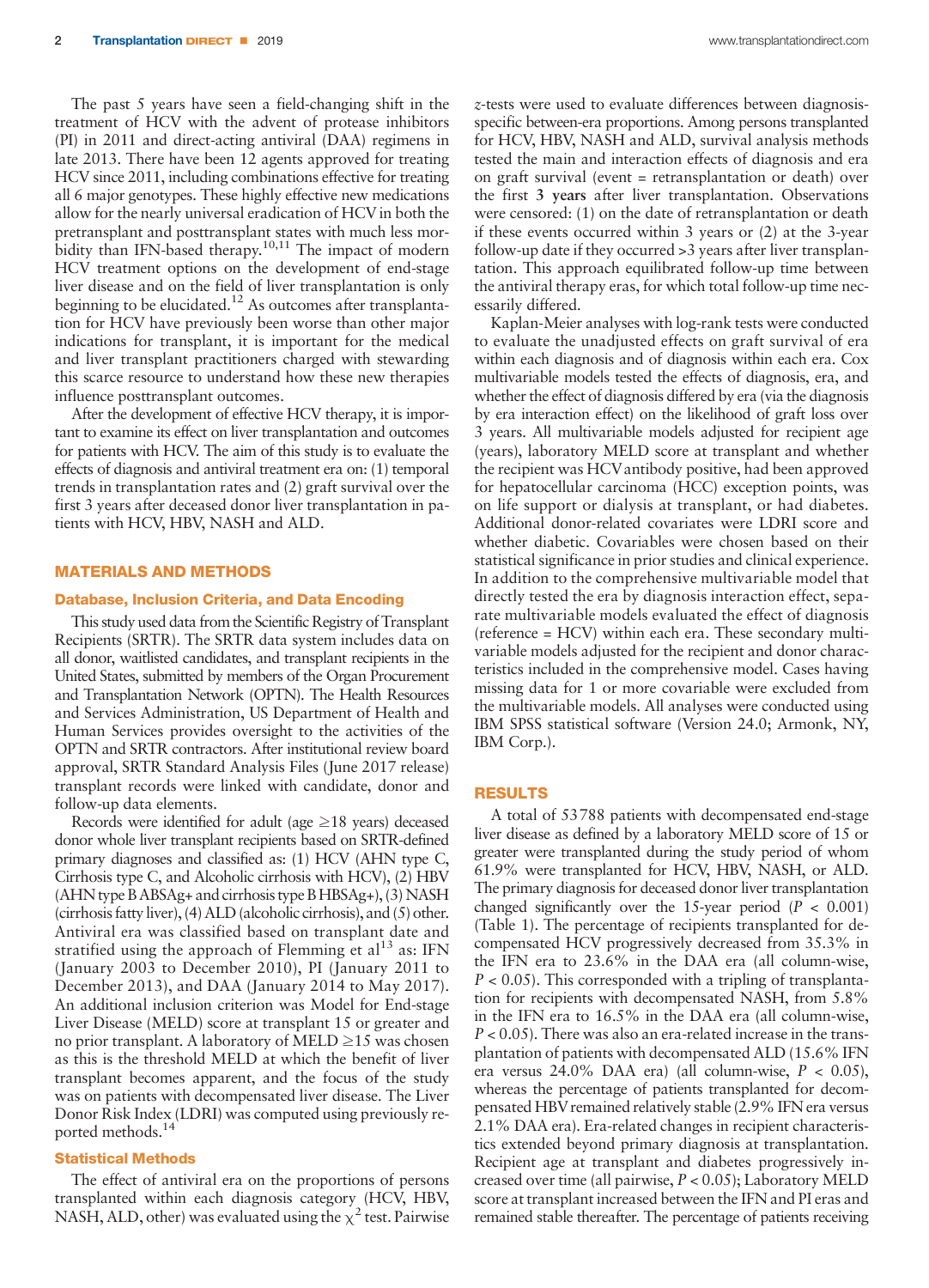## TABLE 1.

| <b>Cohort characteristics</b> |  |  |
|-------------------------------|--|--|
|                               |  |  |

|                    | IFN (2003-2010)                                                     | PI (2011-2013)    | DAA (2014-2017)          | All eras     | Between era, P |
|--------------------|---------------------------------------------------------------------|-------------------|--------------------------|--------------|----------------|
| Primary diagnosis  |                                                                     |                   |                          |              | < 0.001        |
| <b>HCV</b>         | $9973(35.3)^a$                                                      | 3557 $(31.9)^a$   | 3394 $(23.6)^a$          | 16924 (31.5) |                |
| <b>HBV</b>         | 824 $(2.9)^{a,b}$                                                   | 232 $(2.1)^a$     | 302 $(2.1)^b$            | 1358 (2.5)   |                |
| <b>NASH</b>        | 1637 $(5.8)^a$                                                      | 1251 $(11.2)^a$   | 2370 $(16.5)^a$          | 5258 (9.8)   |                |
| ALD                | 4423 (15.6) <sup>a</sup>                                            | 1898 $(17.0)^a$   | 3442 (24.0) <sup>a</sup> | 9763 (18.2)  |                |
| Other              | 11414 $(40.4)^a$                                                    | 4212 $(37.8)^a$   | 4859 (33.8) <sup>a</sup> | 20485 (38.1) |                |
|                    | Survival analysis cohort (primary diagnosis HCV, HBV, NASH, or ALD) |                   |                          |              |                |
| n                  | 16857                                                               | 6938              | 9508                     | 33303        |                |
| Age, y             | 53.8 $(7.9)^a$                                                      | 55.9 $(8.1)^a$    | 56.4 $(8.9)^a$           | 55.0(8.3)    | < 0.001        |
| Male, %            | $74.0^{a,b}$                                                        | 70.6 <sup>a</sup> | $69.3^{b}$               | 71.9         | < 0.001        |
| Life support, %    | $6.2^a$                                                             | 9.6 <sup>a</sup>  | $12.5^{\circ}$           | 8.7          | < 0.001        |
| <b>LDRI</b> score  | 1.5(0.4)                                                            | 1.5(0.4)          | 1.5(0.4)                 | 1.5(0.4)     | 0.36           |
| MELD at transplant | 25.1 $(7.7)^{a,b}$                                                  | $27.3(8.1)^a$     | $27.6(8.4)^{b}$          | 26.3(8.1)    | < 0.001        |
| HCC exception, %   | $7.5^{a,b}$                                                         | $9.1^{\circ}$     | 8.6 <sup>b</sup>         | 8.1          | < 0.001        |
| Diabetes, %        | $23.4^a$                                                            | $26.4^a$          | $30.1^{\rm a}$           | 26.0         | < 0.001        |
| Dialysis, %        | $14.1^a$                                                            | 21.9 <sup>a</sup> | 25.8 <sup>a</sup>        | 19.0         | < 0.001        |

Unless noted, table entries are n (column %) or mean (SD).

Column-wise z tests of proportions or post hoc Bonferroni-adjusted comparisons:  $P < 0.05$ , a versus a and b versus b.

ALD, alcoholic liver disease; DAA, direct-acting antiviral; HBV, hepatitis B virus; HCC, hepatocellular carcinoma; HCV, hepatitis C virus; IFN, interferon; LDRI, Liver Donor Risk Index; MELD, Model for End-stage Liver Disease; NASH, nonalcoholic steatohepatitis; PI, protease inhibitors. PVT, portal vein thrombosis.

life support at time of transplant doubled from 6.2% in the IFN era to 12.5% in the DAA era. Correspondingly, over a quarter of patients (25.8%) required pretransplant dialysis in the DAA era compared with 14.1% in the IFN era.

Many characteristics of liver transplant recipients varied significantly by diagnosis (column-wise,  $P < 0.05$ ) (Table 2). The HCV recipients had the lowest laboratory MELD at transplant (25.5) and highest percentage of recipients with an HCC exception (12.2%). The HCV recipients also received the highest-quality organs as evidenced by the lowest LDRI score of 1.47. Conversely, NASH recipients were older at transplant and more often had comorbidities of diabetes (55%), hypertension (38.8%), and CAD (5.4%). The NASH recipients were larger (body mass index average, 32.3) and more

# likely to have had a prior abdominal operation (50.2%) or portal vein thrombosis (7.6%). Interestingly, nearly half of all NASH recipients were female but females comprised only about one quarter of the other recipients.

Unadjusted Kaplan Meier estimated probability of graft survival was compared between each era, stratified by (separately within) each diagnosis (Figure 1). A significant era-related improvement in graft survival was identified in HCV recipients (all log-rank,  $P \le 0.001$ ), with 1- and 3-year point estimates increasing from 83.3% and 71.9% in the IFN era to 90.9% and 79% in the DAA era. Era-related improvement in graft survival was also noted for ALD recipients when comparing the PI or DAA era to IFN era. No differences were seen in graft survival between the IFN and DAA eras for

#### TABLE 2.

|  |  |  | Survival analysis cohort characteristics by diagnosis |  |  |  |
|--|--|--|-------------------------------------------------------|--|--|--|
|--|--|--|-------------------------------------------------------|--|--|--|

|                                      | $HCV (n = 16924)$          | $HBV$ (n = 1358) | $NASH (n = 5258)$        | $ALD (n = 9763)$         | Ρ       |
|--------------------------------------|----------------------------|------------------|--------------------------|--------------------------|---------|
| Age, y                               | 54.7 $(7.1)^a$             | 51.5 $(10.7)^a$  | 58.9 $(8.3)^a$           | 53.7 $(9.2)^a$           | < 0.001 |
| Male sex                             | 12521 (74.0) <sup>a</sup>  | $1035 (76.2)^b$  | 2856 $(54.3)^{a,b,c}$    | 7546 (77.3) <sup>c</sup> | < 0.001 |
| Laboratory MELD at transplant        | $25.5(8.1)^a$              | 29.1 $(8.8)^a$   | 26.0 $(7.8)^a$           | $27.3(8.0)^a$            | < 0.001 |
| HCC exception                        | 2064 $(12.2)^a$            | 120 $(8.8)^a$    | 215 $(4.1)^a$            | 312 $(3.2)^a$            | < 0.001 |
| Recipient life support               | 1224 $(7.2)^a$             | 222 $(16.3)^a$   | 444 $(8.4)^a$            | 1013 $(10.4)^a$          | < 0.001 |
| Recipient diabetes                   | 3532 (21.2) <sup>a</sup>   | 296 $(22.3)^{b}$ | 2861 $(55.0)^{a,b}$      | 1841 $(19.1)^a$          | < 0.001 |
| Recipient dialysis                   | 2776 (16.4) <sup>a,b</sup> | 232 (17.1)       | 1113 $(21.2)^a$          | 2221 $(22.7)^b$          | < 0.001 |
| Recipient hypertension               | 3039 $(23.4)^a$            | 188 $(19.3)^a$   | 1211 $(38.8)^a$          | 1607 $(25.9)^a$          | < 0.001 |
| Recipient coronary artery disease*   | 260 $(2.5)^a$              | $22(3.0)^b$      | 126 $(5.4)^{a,b,c}$      | 145 $(2.8)^c$            | < 0.001 |
| Prior abdominal surgery              | 5500 (33.6) <sup>a</sup>   | 313 $(24.5)^a$   | 2586 (50.2) <sup>a</sup> | 2650 (28.0) <sup>a</sup> | < 0.001 |
| Portal vein thrombosis               | 650 $(4.0)^a$              | 46 $(3.6)^b$     | 393 $(7.6)^{a,b,c}$      | 381 $(4.0)^c$            | < 0.001 |
| Body mass index (kg/m <sup>2</sup> ) | 28.6 $(5.5)^a$             | $27.5(5.6)^a$    | $32.3(6.0)^a$            | 28.2 $(5.6)^a$           | < 0.001 |
| LDRI                                 | 1.47 $(0.38)^{a,b,c}$      | 1.51 $(0.41)^a$  | 1.53 $(0.42)^{D}$        | 1.52 $(0.41)^c$          | < 0.001 |
|                                      |                            |                  |                          |                          |         |

Table entries are mean (SD) or n (%). Post hoc pairwise comparisons ( $P \le 0.001$ ) and z tests of column percentages ( $P < 0.05$ ) a versus a, b versus b, and c versus c.

\*Data were populated for fewer than 60% of cases; all other variables were populated for at least 97% of cases.

ALD, alcoholic liver disease; HBV, hepatitis B virus; HCC, hepatocellular carcinoma; HCV, hepatitis C virus; LDRI, Liver Donor Risk Index; MELD, Model for End-stage Liver Disease; NASH, nonalcoholic steatohepatitis.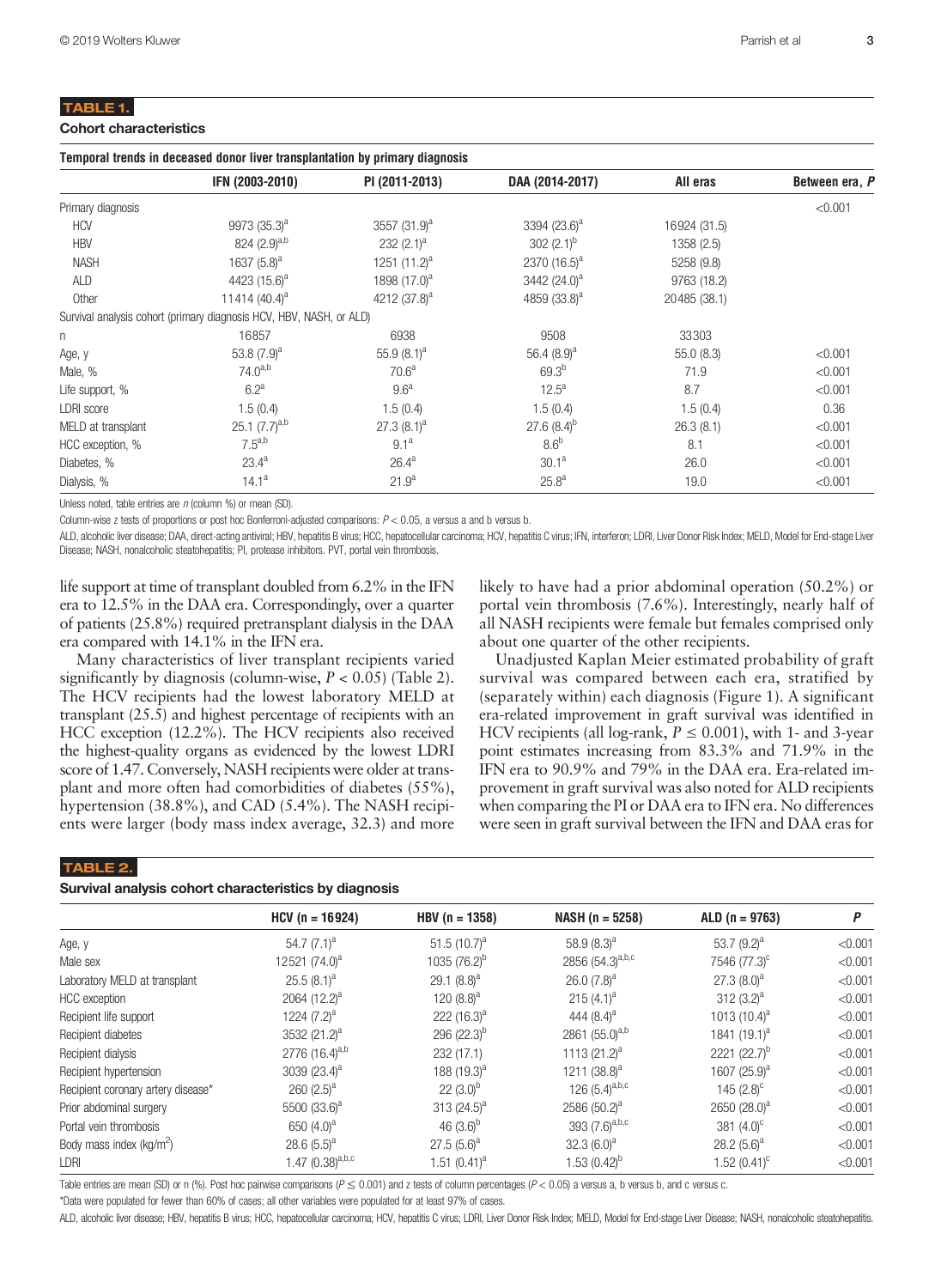

FIGURE 1. The effect of antiviral treatment era on early graft survival by diagnosis. Panel A depicts the improved graft survival among patients with hepatitis C virus (HCV) with each advancing era (all pairwise log rank  $P \le 0.001$ ). This temporal relationship was not observed in recipients with hepatitis B virus (HBV) (panel B), nonalcoholic steatohepatitis (NASH) (panel C), or alcoholic liver disease (ALD) (panel D). DAA, direct-acting antiviral; IFN, interferon; PI, protease inhibitors.

either HBVor NASH recipients. Similarly, unadjusted Kaplan-Meier estimated probability of graft survival was compared between each of the 4 diagnoses, stratified by the 3 eras (Figure 2). In the IFN era, HCV recipients had the lowest 1- and 3-year graft survivals of any diagnosis (log-rank, P < 0.001 versus other diagnoses). However, by the DAA era, NASH recipients had lower graft survival (87.5% 1 year, 77.9% 3 years) compared with both HCV (90.0% 1 year, 79% 3 years) and ALD (90.7% 1 year, 78.9% 3 years) recipients (log-rank  $P \le 0.01$ ).

Multivariable modeling identified increasing recipient age, presence of recipient diabetes, increasing laboratory MELD score, need for life support, and HCC exception as independent predictors of graft failure over the first 3 years (Table 3). The donor characteristics of increasing LDRI score and diabetes were also associated with an increased risk of graft failure over the first 3 years. Although there were indications of

both era- and diagnosis-related differences in graft survival, a statistically significant era by diagnosis interaction effect was identified ( $P < 0.001$ ) precluding interpretation of these findings in isolation. Specifically, the likelihood of graft loss for a given diagnosis varied between eras as illustrated by the significantly decreased risk of graft loss for HCV recipients in the DAA era when compared with ALD recipients in the IFN era (HR 0.705; 95% CI 0.593-0.838; DAA HCV interaction contrast, Table 3). Interestingly, although not reaching statistical significance, there was a trend toward an increased risk of graft loss for NASH patients in both the PI and DAA eras when compared with the IFN era ALD reference group.

Additional era-specific multivariable modeling was performed to further evaluate the effects of diagnosis within each era in the setting of the previously-described era by diagnosis interaction effect (Table 4). These effects were excerpted from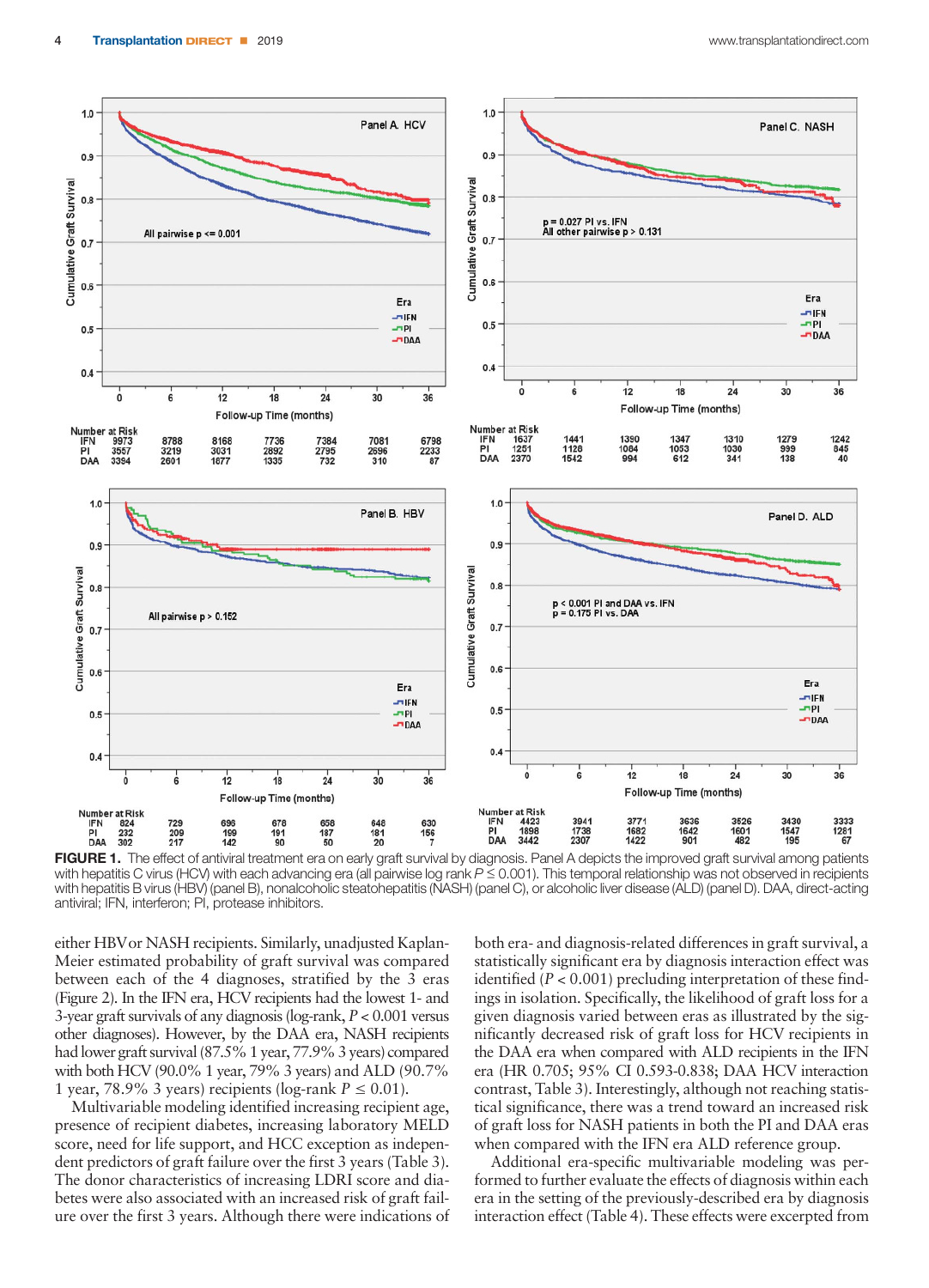

FIGURE 2. The effect of diagnosis on early graft survival by antiviral treatment era. This figure illustrates the changing relationships between the diagnosis of hepatitis C virus (HCV) and other indications, particularly nonalcoholic steatohepatitis (NASH), on early graft survival during the interferon (IFN) era (panel A), protease inhibitors (PI) era (panel B), and direct-acting antiviral (DAA) era (panel C). ALD, alcoholic liver disease; HBV, hepatitis B virus.

3 separate era-specific models that adjusted for the recipient and donor characteristics included in Table 3. After adjusting for the recipient and donor characteristics, the era-specific models demonstrate that during the IFN era HBV, NASH, and ALD had a significantly decreased risk of graft failure compared with HCV. However, by the PI era only ALD had a significantly decreased risk of graft failure compared with HCV. In the most recent DAA era HCV primary diagnosis conferred no difference in risk of graft failure as compared with HBV, NASH, or ALD.

## **DISCUSSION**

The development of effective treatment for HCV infection and the progressive obesity epidemic have dramatically altered the landscape of liver transplantation in the United States. Our

# TABLE 3.

### Multivariable model of the likelihood of graft failure within 3 years

|                                                             |                 |         |                     |                    | 95% CI             |
|-------------------------------------------------------------|-----------------|---------|---------------------|--------------------|--------------------|
| Model $P < 0.001$ , n = 30687 <sup>a</sup>                  | <b>Estimate</b> | P       | <b>Hazard ratio</b> | <b>Lower bound</b> | <b>Upper bound</b> |
| Main and interaction effects of antiviral era and diagnosis |                 |         |                     |                    |                    |
| Antiviral era                                               |                 | < 0.001 |                     |                    |                    |
| PI (reference: IFN)                                         | $-0.422$        | < 0.001 | 0.656               | 0.571              | 0.754              |
| DAA (reference: IFN)                                        | $-0.352$        | < 0.001 | 0.703               | 0.615              | 0.804              |
| Diagnosis                                                   |                 | < 0.001 |                     |                    |                    |
| HCV (reference: ALD)                                        | 0.255           | 0.001   | 1.290               | 1.113              | 1.495              |
| HBV (reference: ALD)                                        | $-0.235$        | 0.02    | 0.791               | 0.651              | 0.960              |
| NASH (reference: ALD)                                       | $-0.050$        | 0.47    | 0.952               | 0.831              | 1.089              |
| Antiviral era by diagnosis interaction                      |                 | < 0.001 |                     |                    |                    |
| PI HCV (reference: IFN ALD)                                 | 0.015           | 0.86    | 1.015               | 0.863              | 1.194              |
| DAA HCV (reference: IFN ALD)                                | $-0.350$        | < 0.001 | 0.705               | 0.593              | 0.838              |
| PI HBV (reference: IFN ALD)                                 | 0.455           | 0.02    | 1.576               | 1.077              | 2.308              |
| DAA HBV (reference: IFN ALD)                                | 0.045           | 0.84    | 1.047               | 0.667              | 1.643              |
| PI NASH (reference: IFN ALD)                                | 0.217           | 0.06    | 1.243               | 0.995              | 1.552              |
| DAA NASH (reference: IFN ALD)                               | 0.209           | 0.05    | 1.232               | 0.998              | 1.522              |
| Recipient characteristics                                   |                 |         |                     |                    |                    |
| Laboratory MELD at transplant                               | 0.017           | < 0.001 | 1.018               | 1.014              | 1.022              |
| HCV antibody-positive (reference: negative)                 | 0.170           | 0.01    | 1.186               | 1.036              | 1.357              |
| HCC exception approved (reference: no)                      | 0.166           | < 0.001 | 1.180               | 1.076              | 1.294              |
| Life support (reference: no)                                | 0.495           | < 0.001 | 1.641               | 1.504              | 1.791              |
| Dialysis (reference: no)                                    | 0.073           | 0.06    | 1.076               | 0.998              | 1.160              |
| Diabetes (reference: no)                                    | 0.174           | < 0.001 | 1.190               | 1.121              | 1.263              |
| Age, y                                                      | 0.013           | < 0.001 | 1.013               | 1.010              | 1.017              |
| Donor characteristics                                       |                 |         |                     |                    |                    |
| <b>LDRI</b> value                                           | 0.581           | < 0.001 | 1.788               | 1.682              | 1.902              |
| Diabetes (reference: no)                                    | 0.103           | 0.01    | 1.109               | 1.023              | 1.201              |

 $a$  Cases had missing data for life support (n = 3), recipient diabetes status (n = 441, 1.3%), recipient diabetes (n = 2089, 6.3%), and donor diabetes status (n = 205, 0.6%).

ALD, alcoholic liver disease; DAA, direct-acting antiviral; HBV, hepatitis B virus; HCV, hepatitis C virus; IFN, interferon; LDRI, Liver Donor Risk Index; MELD, Model for End-stage Liver Disease; NASH, nonalcoholic steatohepatitis; PI, protease inhibitors.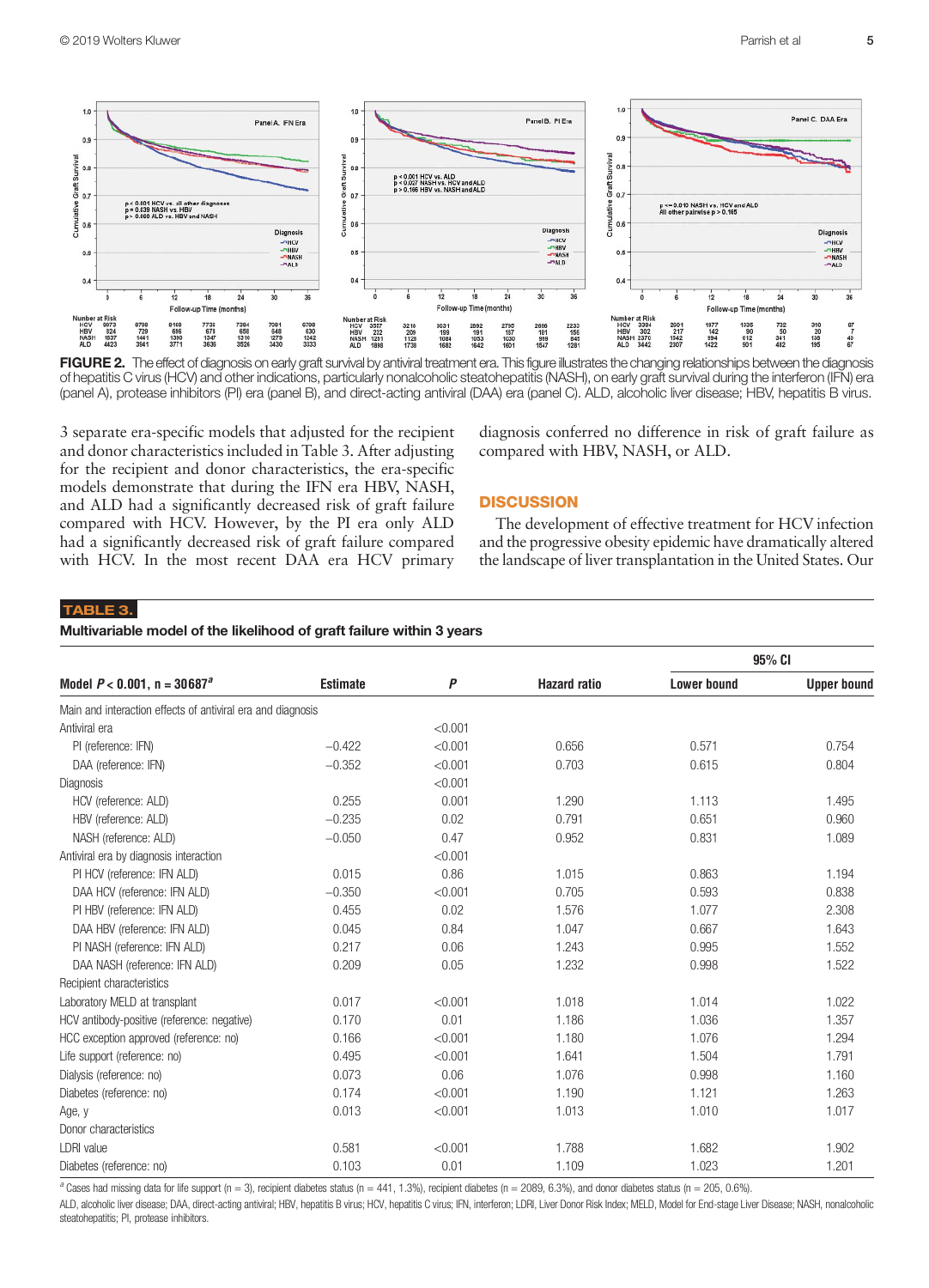| Effects of diagnosis abstracted from 3 era-specific multivariable models |  |  |  |  |
|--------------------------------------------------------------------------|--|--|--|--|
|--------------------------------------------------------------------------|--|--|--|--|

|                               |                 |       |                     |                    | 95% CI             |
|-------------------------------|-----------------|-------|---------------------|--------------------|--------------------|
| Each model, $P < 0.001$       | <b>Estimate</b> | P     | <b>Hazard ratio</b> | <b>Lower bound</b> | <b>Upper bound</b> |
| IFN era model ( $n = 14775$ ) |                 | 0.002 |                     |                    |                    |
| HBV (reference: HCV)          | $-0.476$        | 0.000 | 0.621               | 0.489              | 0.789              |
| NASH (reference: HCV)         | $-0.245$        | 0.02  | 0.782               | 0.640              | 0.956              |
| ALD (reference: HCV)          | $-0.226$        | 0.01  | 0.797               | 0.670              | 0.949              |
| PI era model ( $n = 6668$ )   |                 | 0.06  |                     |                    |                    |
| HBV (reference: HCV)          | $-0.189$        | 0.38  | 0.828               | 0.541              | 1.266              |
| NASH (reference: HCV)         | $-0.313$        | 0.06  | 0.731               | 0.529              | 1.012              |
| ALD (reference: HCV)          | $-0.417$        | 0.01  | 0.659               | 0.479              | 0.907              |
| DAA era model ( $n = 9224$ )  |                 | 0.17  |                     |                    |                    |
| HBV (reference: HCV)          | 0.002           | 0.99  | 1.002               | 0.606              | 1.657              |
| NASH (reference: HCV)         | 0.320           | 0.08  | 1.377               | 0.968              | 1.958              |
| ALD (reference: HCV)          | 0.197           | 0.26  | 1.218               | 0.865              | 1.715              |

These effects were excerpted from 3 separate era-specific models that adjusted for the recipient and donor characteristics included in Table 3.

ALD, alcoholic liver disease; DAA, direct-acting antiviral; HBV, hepatitis B virus; HCV, hepatitis C virus; IFN, interferon; NASH, nonalcoholic steatohepatitis; PI, protease inhibitors.

study examined the indication for liver transplantation over 3 eras spanning 2003 to the current time and confirms that the incidence of liver transplantation for complications of HCVrelated end-stage liver disease is progressively declining while the incidence of transplantation for NASH is on the rise. Our study additionally aimed to evaluate outcomes over 3 years and found improved outcomes for patients with HCV over the eras, after accounting for era-related effects.

The effect of HCV antiviral treatment has also been examined in terms of the liver transplant waitlist. Flemming et  $al<sup>13</sup>$ analyzed listing rates using the SRTR database from 2003 to 2015 for decompensated cirrhosis and HCV, HBV, or NASH in the DAA era compared with the IFN and PI eras and noted that waitlisting for HCV with decompensated cirrhosis declined by >30% in the DAA era. Similarly, European studies have reported delisting rates in patients with HCV since the advent of the current antiviral therapies.<sup>15</sup> Perricone et al<sup>15</sup> examined patients with HCV on the waitlist for liver transplant and found that 30% were delisted, with a <10% incidence of liver-related complications in the subsequent 2 years after delisting. Kwong et al<sup>16</sup> examined the OPTN database to examine changes in waitlist mortality in listed patients with HCV. The study reported a decrease in waitlist mortality in the DAA era for patients with HCV, and the authors presumed this change to be at least in part due to the advent of DAA therapy. Correspondingly, Bowring et al<sup>17</sup> examined the SRTR data and found an increase in the use of HCV livers (6.9% in 2010 to 16.9% in 2015). In summary, effective HCV antiviral therapy has led to a decrease in HCV liver transplants, a decrease in HCV patients being listed for liver transplant, an increase in HCV patients being removed from the liver transplant waitlist and an increase in the use of HCV donor livers.

The question that inevitably follows is whether HCVantiviral treatment has resulted in improved longer-term outcomes after liver transplantation. Cholankeril et  $al^{18}$  evaluated the main effects of HCV diagnosis in the UNOS database and comparably-defined transplant antiviral eras on 1-year survival after liver transplantation. They noted reduced short-term 1-year mortality and graft failure in liver transplant recipients with HCV in the DAA era compared with the pre-DAA era. Our study aimed to evaluate outcomes over 3 years and found improved outcomes for patients with HCV over the eras. Axelrod et al<sup>19</sup> examined SRTR data from 2007 to 2016 and merged these data with national pharmaceutical claims to specifically examine the impact of posttransplant antiviral HCV treatment. The authors found that posttransplant antiviral therapy improved outcomes for HCV patients up to 3 years after liver transplant. As the use of HCV antiviral therapies become more widespread (and hopefully more accessible) the long-term effectiveness of these therapies and their effect on liver transplant outcomes will be further elucidated. Further investigations into the timing of treatment surrounding liver transplant and the treatment of HCV patients with liver disease but without cirrhosis are needed.

Concurrent with the decline of HCV liver transplants is the rise of NASH liver disease. Pandemic obesity is thought to be driving the increase of nonalcoholic fatty liver disease and NASH cirrhosis in the United States and globally.<sup>20</sup> The burden of NASH on liver transplantation is anticipated to rise sharply, with decompensated cirrhosis and HCC attributed to NASH each projected to increase by well over 100% in the United States by 2030.<sup>21</sup> The NASH liver disease is often viewed as the liver manifestation of metabolic syndrome, and there is interplay with obesity, diabetes, hyperlipidemia and hypertension. These patients have more comorbidities compared to patients without NASH as described in our study. Recipient age, diabetes, coronary artery disease, and portal vein thrombosis are all known risk factors associated with inferior patient and graft survival postliver transplant. All of these risk factors are more prevalent in NASH recipients and may account for the lower 1- and 3-year graft survivals in the modern DAA era when compared with HCV, HBV, and ALD recipients. Although recipients with NASH have "equivalent" survival when compared with non-NASH recipients after adjustment for age and diabetes, these represent artificial corrections as over 50% of patients with NASH have diabetes, and the pathophysiology of NASH is such that it takes longer to develop into cirrhosis. Additionally, the same risk factors leading to the development of NASH cirrhosis, metabolic syndrome and obesity, remain largely untreated postoperatively with as many as 90% of patients transplanted